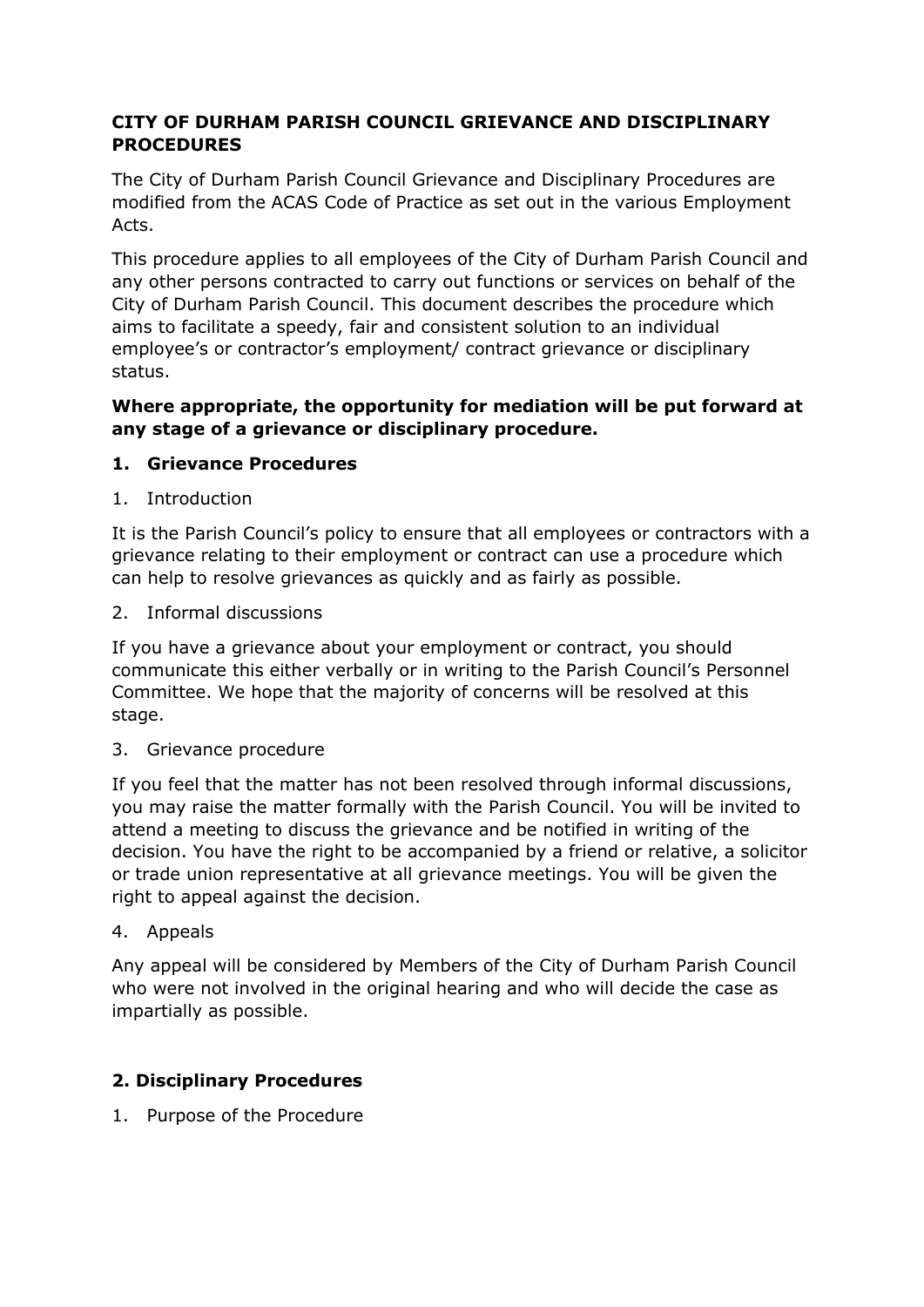The Parish Council's aim is to encourage improvement in individual conduct and performance. This procedure sets out the action which will be taken when the Council's rules or acceptable standards are breached.

- 2. The Principles
	- This procedure is designed to establish the facts quickly and to deal consistently with disciplinary issues. No disciplinary action will be taken until the matter has been fully investigated.
	- At every stage you will be advised of the nature of the complaint, be given the opportunity to state your case and be accompanied by a friend or relative, a solicitor or trade union representative.
	- You will not be dismissed for a first breach of discipline, except in the case of gross misconduct, when the penalty will normally be dismissal without notice and without pay in lieu of notice.
	- You have a right to appeal against any disciplinary action taken against you.
	- The procedure may be implemented at any stage if your alleged misconduct warrants such action.
- 3. Informal discussions

Before taking formal disciplinary action, the Parish Council will make every effort to resolve the matter by informal discussions with you. Only where this fails to bring about the desired improvement will the formal disciplinary procedure be implemented.

4. First warning

If conduct or performance is unsatisfactory, you will be given a written warning or performance note. Such warnings will be recorded. You will also be informed that a final written warning may be considered if there is no sustained satisfactory improvement or change. (Where a matter is sufficiently serious – for example because it is having, or is likely to have, a serious harmful effect on the Council or other Council employees or contractors, it may be considered necessary to move directly to a final written warning.)

5. Final written warning

If the offence is serious, or there is no improvement in standards, or if a further offence of a similar kind occurs, a final written warning will be given which will include the reason for the warning and a note that if no improvement or change results within 12 months, you may be subject to dismissal. Unless dismissal involves gross misconduct, employees will receive a period of notice, or payment in lieu.

# 6. Discipline and dismissal procedure

If facing dismissal or action short of dismissal such as loss of pay or demotion – the following minimum statutory procedure will be followed:

• You will receive a written note setting out the allegation and the basis for it.